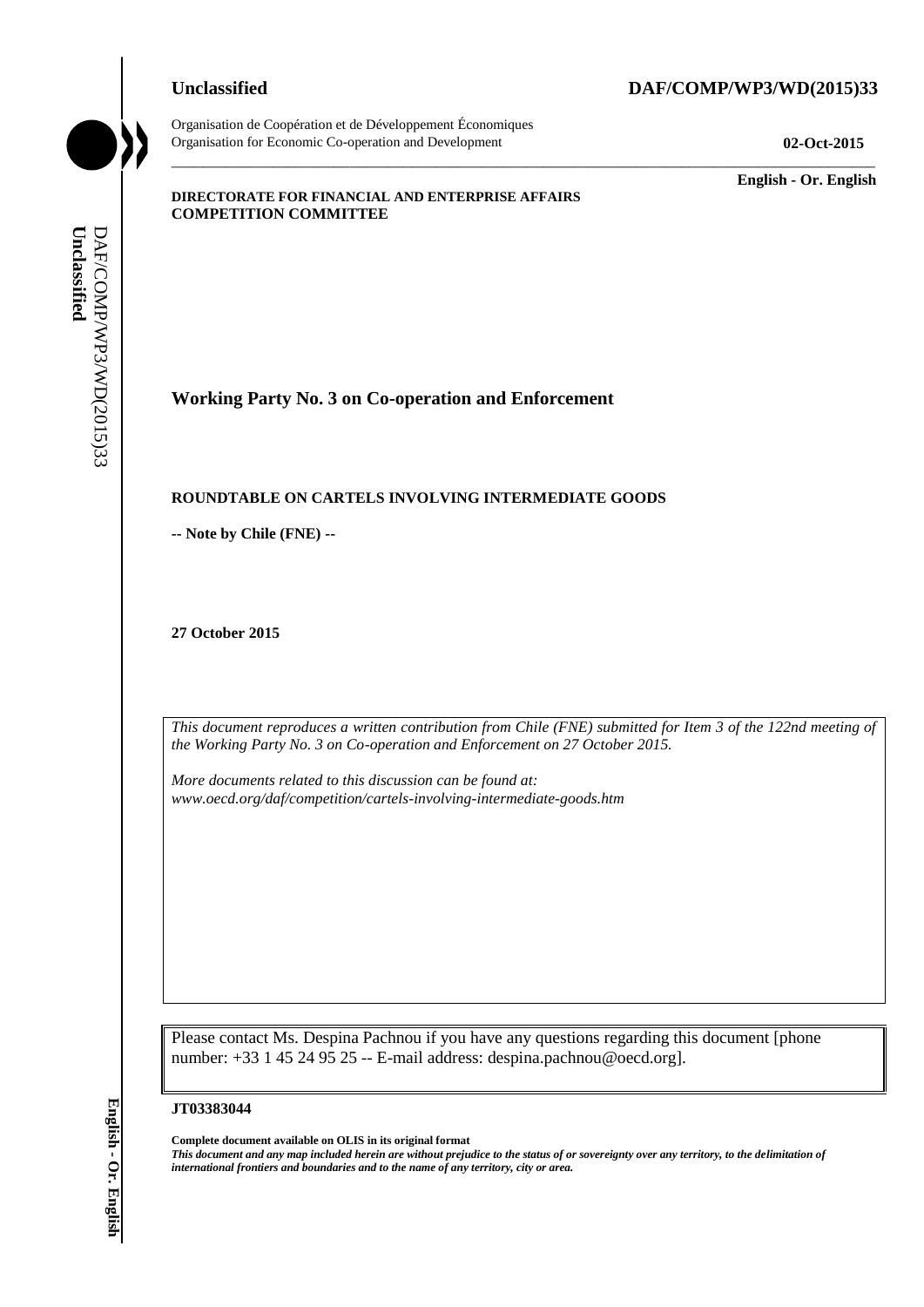DAF/COMP/WP3/WD(2015)33

# **HYPOTHETICAL SCENARIO AND SUGGESTED QUESTIONS**

# **-- Chile (FNE) --**

# **Hypothetical Scenario:**

1. Alpha Corporation and Beta Corporation are organized under the laws of Country A and have factories in Country A where they manufacture Component X, a piece of high-tech hardware used in electronic products. Alpha and Beta agree to charge higher prices for Component X sold to finished product integrators. These integrators are organized under the laws of Country B and have factories in Country B where they incorporate Component X into finished electronic products sold in Country C.

2. Some or all of the anti-competitive overcharge on Component X is passed on by the integrators to purchasers of the finished product in Country C. Alpha and Beta are aware that Component X is incorporated into finished products sold in Country C and Alpha and Beta discuss market conditions and track sales of the finished products in Country C.

3. In responding to the questions below, delegates should feel free to address any modifications to the scenario that raise other issues that in their view need to be considered when dealing with cartels involving intermediate goods.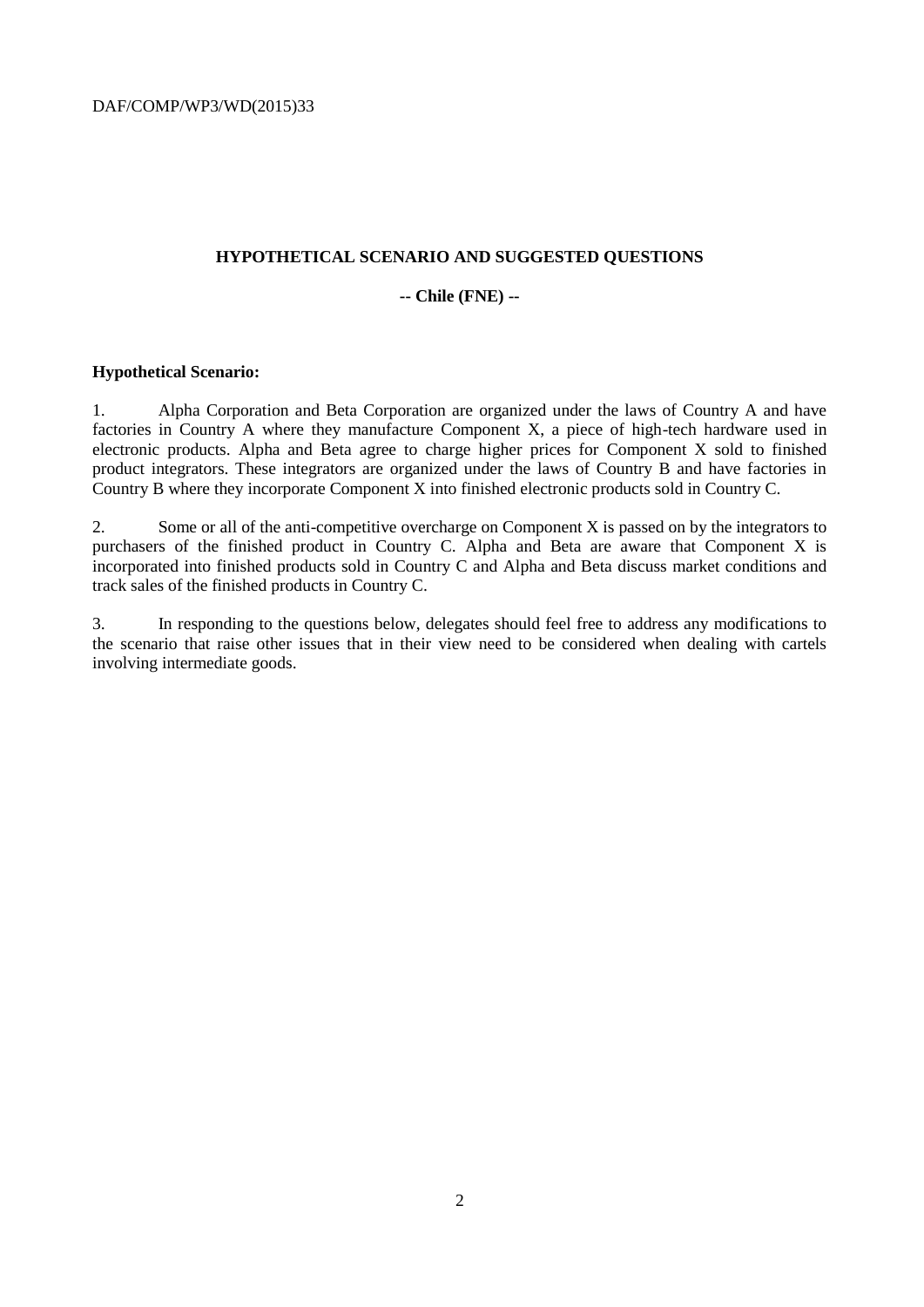### **Assume You Are Country A:**

*1. What are the legal and jurisdictional requirements to bringing an enforcement action against Alpha and Beta? What factors would you consider in deciding whether to bring an enforcement action?* 

*2. If you would bring an enforcement action under these facts, how would a sanction against Alpha or Beta be determined? What factors would you consider in determining an appropriate sanction?* 

*3. Would you consider whether other jurisdictions have imposed sanctions for this conduct either in bringing an enforcement action or in determining an appropriate sanction?* 

#### **Assume You Are Country B:**

*1. What are the legal and jurisdictional requirements to bringing an enforcement action against Alpha and Beta? What factors would you consider in deciding whether to bring an enforcement action?* 

*2. Is your analysis any different if Alpha and Beta have attended price-fixing meetings in Country B?* 

*3. If you would bring an enforcement action under these facts, how would a sanction against Alpha or Beta be determined? What factors would you consider in determining an appropriate sanction?* 

*4. Would you consider whether other jurisdictions have imposed sanctions for this conduct either in bringing an enforcement action or in determining an appropriate sanction?* 

#### **Assume You Are Country C:**

*1. What are the legal and jurisdictional requirements to bringing an enforcement action against Alpha and Beta? What factors would you consider in deciding whether to bring an enforcement action against Alpha and Beta?* 

*2. Is your analysis any different if Alpha and Beta have attended price-fixing meetings in Country C?* 

*3. Is your analysis any different if Alpha and Beta have had contacts with finished product purchasers in Country C, including negotiations regarding Component X pricing?* 

*4. Is your analysis any different if, contrary to the facts outlined above, the finished products are sold around the world and Alpha and Beta are unaware or indifferent to whether the finished products are sold in Country C?* 

*5. Is your analysis any different if the integrators are wholly-owned subsidiaries of the finished product purchasers in Country C?* 

*6. If you would bring an enforcement action under these facts, how would a sanction against Alpha or Beta be determined? What factors would you consider in determining an appropriate sanction?* 

*7. Would you consider whether other jurisdictions have imposed sanctions for this conduct either in bringing an enforcement action or in determining an appropriate sanction?*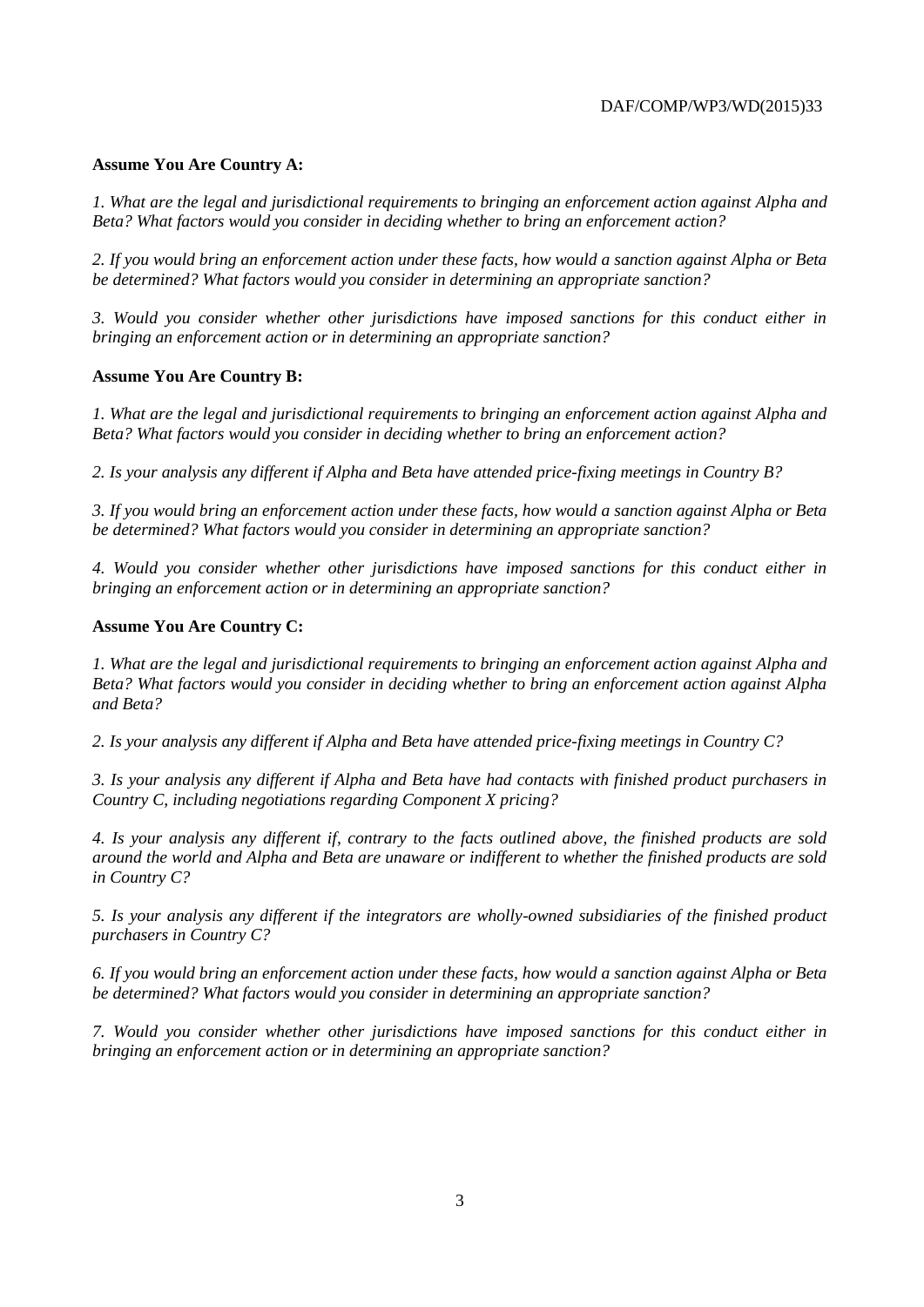# DAF/COMP/WP3/WD(2015)33

4. On 2010, Chile's National Economic Prosecution office ("Fiscalía Nacional Económica" or "FNE") brought price-fixing charges before the country's Competition Tribunal against two refrigerator compressor manufacturers, Whirlpool - through the company's subsidiary Embraco - and Tecumseh Do Brasil, the so-called 'Tecumseh' case.

5. This case represented a landmark to our enforcement agency, since it was the very first proceeding launched under the leniency programme (known in its Spanish acronym as *delación compensada*) introduced by the 2009's amendment of the Chilean Competition Act, Decree Law No. 211 of 1973 ("Competition Act").

6. In the context of the leniency scheme, Tecumseh's senior executives, the secretary and the assistant to the president of that company, deposed before the Chilean Consulate in the city of Sao Paulo, providing emails and relevant evidence of meetings being held in Brazil, in which both companies agreed price increases to customers in several countries in Latin America, including Chile.

7. As it was determined by the Competition Tribunal, both companies conspired to inflate prices on intermediate goods between the years 2004 and 2008. Due to its collaboration with the FNE during the investigation, Tecumseh was granted immunity, while Whirlpool was condemned to pay a USD \$10 million fine. In this scenario, Whirlpool brought an appeal before the Chilean Supreme Court, claiming lack of jurisdiction and *res judicata,* amongst other allegations. The final verdict was issued on September 24, 2013 and even though the Supreme Court reduced by half the fine imposed to Whirlpool in first instance, it upheld the Competition Tribunal's decision on these two relevant subjects.

8. First, Whirlpool claimed that Chilean Courts lacked of jurisdiction to judge over the international cartel, considering the infringement was executed abroad by foreign companies, without any linking connection to the national territory.

9. The Supreme Court considered that the object of domestic competition law was to protect competition in Chilean markets and thus it ruled: *"It is clear that our Courts do have jurisdiction to rule over conducts that have produced effect in Chile or had the ability to do so, regardless the place they were executed or held*". The Court moreover acknowledged that accepting Whirpool´s allegation would imply that such infringing conduct would be excluded from control and sanction by the courts of the country, notwithstanding it was materialized in Chile.

10. The above is consistent with the Competition Tribunal's decision on this regard: The collusive agreement was partially executed in Chile: the parties engaged in communications with Chilean clients and applied the increased prices in Chile, which had effects in the Chilean market of refrigerators, where compressors are a relevant input. Therefore, it was concluded that "*the object of the present dispute is related to the Chilean market*" and hence that local Courts have a Constitutional duty to rule on it.

11. Second, the Supreme Court rejected the claimant's allegations of res judicata on the grounds that "no foreign jurisdiction can judge or impose sanctions to events that occurred in Chile that have affected the national market". The above supports the Competition Tribunal's ruling which states that the conducts pursued abroad - in this case by Brazilian authorities - relate to restrictive practices affecting competition in the Brazilian market, and thus the facts subjected to trial in Chile and the relevant market involved differ substantially from those assessed by the relevant authorities in Brazil.

12. The aforementioned jurisprudence gives us a fairly recent example of the most probable judicial treatment of the hypothetical scenario assuming Chile is either "Country B" or "Country C".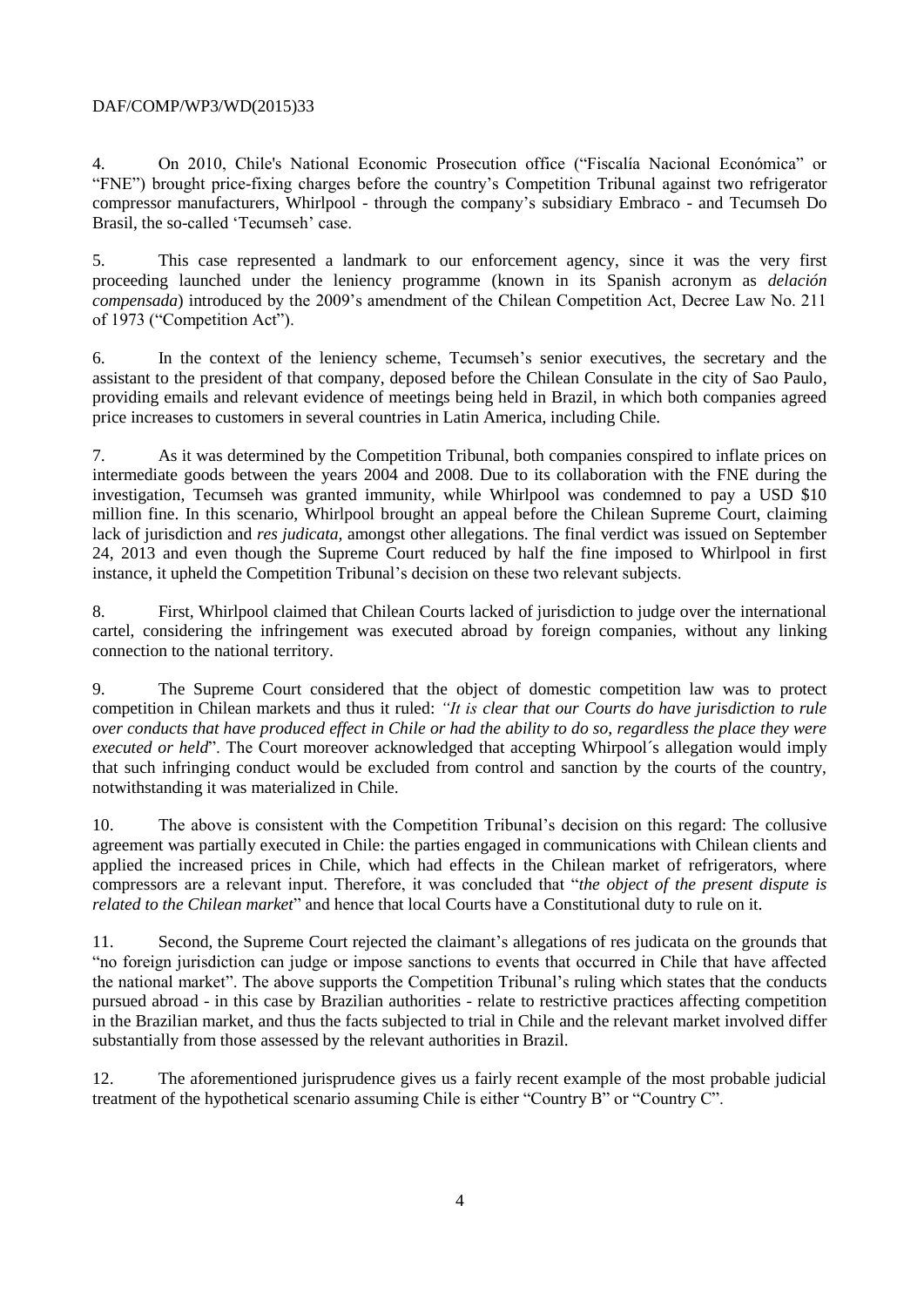- 13. As discussed, the key factors for bringing an enforcement action in Chile are the following:
	- **(a)** An infringing conduct according to Article 3, of the Competition Act: "Any person that enters into or executes, either individually or collectively, any action, act or convention that impedes, restricts or hinders competition, or tends to produce such effects".
	- **(b)** That the misconduct materialized, at least partially, in national territory; and
	- **(c)** That the misconduct affected Chilean markets.

14. Therefore, in terms of the hypothetical scenario, it is not relevant whether the final products (refrigerators or electronic products) are sold in Chile or just assembled in the country, since in both cases it is evident that competition in a Chilean market is affected. According to the Competition Act it is irrelevant whether the affected parties are the "integrators" or end consumers. This analysis is not modified by the fact the integrators are wholly-owned subsidiaries of the finished product purchasers.

15. As noted, the fact that Alpha and Beta's executives have held meetings in Chile is not a decisive element. Certainly, if the companies engaged in communications within the country, the fact that the conduct was materialized in Chile and intended to restrict competition in domestic markets will be even more unquestionable and probably easier to prove. But as seen in the *Tecumseh* case, such infringement would still be enforceable despite being no evidence of meetings held in Chile.

16. If the case is that Alpha and Beta have had contacts with finished product purchasers in Chile, this would be considered as evidence of the conduct being, at least, partially implemented in Chile, as in *Tecumseh*. This could be a fact to be taken into account when filing a case to the Competition Tribunal.

17. Likewise, the conduct would still be enforceable if Alpha and Beta are unaware whether the finished products are sold in Chile, to the extent that there is sufficient data showing that the infringement has indeed restricted competition in our local market.

18. Furthermore, the existence of prior sanctions being imposed at this conduct on other jurisdictions should not be crucial in bringing an enforcement action in Chile. Notwithstanding, it could be relevant evidence concerning the cartel that should be taken into consideration, as far as the abovementioned requirements are met.

19. Regarding the determination of an appropriate sanction, the Competition Tribunal and the Supreme Court must apply the legal criteria pursuant to Article 26 of the Competition Act:

*"To determine the fines, the following circumstances, among others, will be considered: the economic benefit obtained as a result of the violation, the severity of the conduct, the reoffending nature of the offender, and, for the purposes of lowering the fine, the collaboration the latter provided to the Fiscalía before or during the investigation".*

20. As it can be seen, the Competition Tribunal and the Supreme Court are not legally mandated to consider sanctions imposed in foreign jurisdictions. However, this it is formally possible, based on the open-clause wording "*among others*").